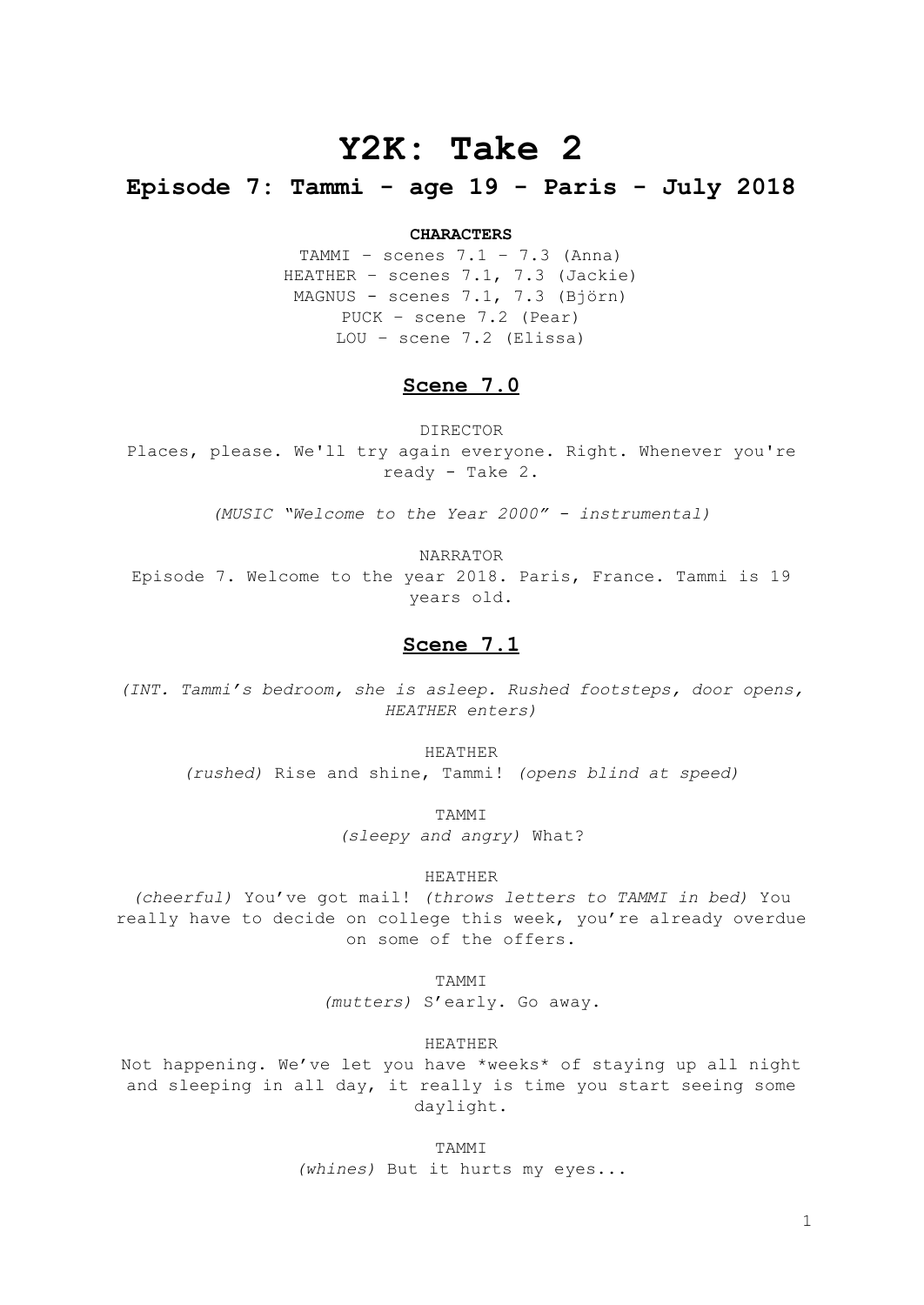## HEATHER

*(laughs)* You are turning into a vampire, Tammi! C'mon, get up!

TAMMI Moooooom!

## HEATHER

College! Now!

TAMMI

*(grumpily sits up)* It's called university.

HEATHER

*(laughs)* Whatever it's called, pick one! And let them know!

TAMMI

*(pulls on sweatpants, stands up, affectionately)* I hate you.

HEATHER

*(on her way out, cheerful)* Hate you too! I have to run - see you tonight! *(quick footsteps)*

MACNIIS

*(distant, calls)* Heather! You have time for pancakes before you go?

HEATHER *(distant, calls)* Sorry darling, have to run!

MAGNUS

*(distant, calls)* OK, have a good day, love you!

HEATHER

*(distant, calls)* Love you! *(apartment front door opens and closes, distant steps in hallway)*

TAMMI

*(sits down on bed again, groans, lies back down)* Ahhhh…

*(hurried steps back, front door opens, hurried steps to other room)*

HEATHER

*(distant, calls)* Hi again darlings, it's just me, forgot my briefcase! *(in TAMMI's doorway)* Don't go back to sleep again, Tammi, OK? *(off again)*

TAMMI

*(sits back up)* I'm up. *(beat)* I'm up…

*(quick footsteps, apartment front closes, distant steps in hallway)*

**TAMMT**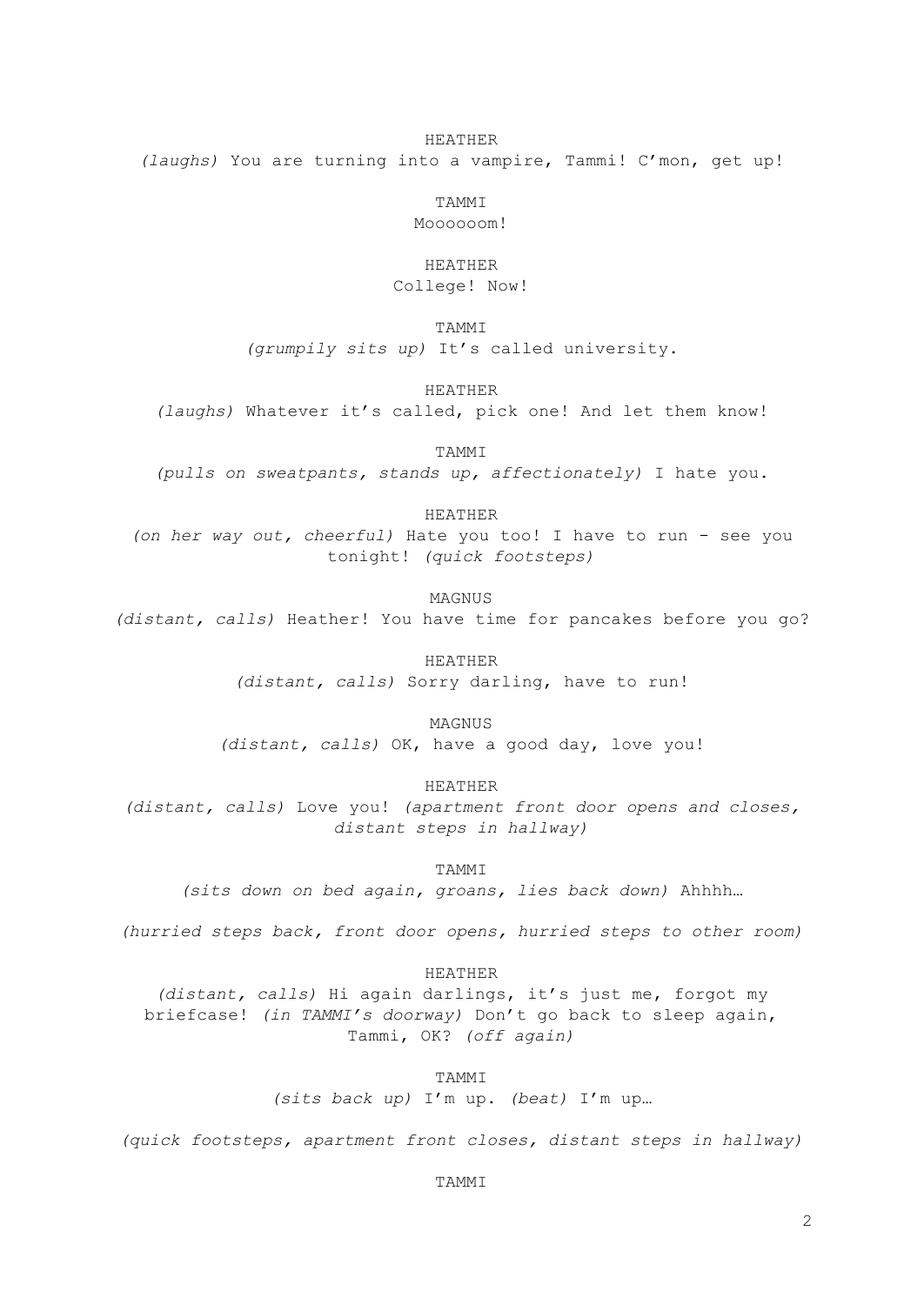*(sighs)* Ugh. *(gathers up pile of letters from bed and stuffs them into her bag, mutters sleepily)* Deal with these later... *(groans, lies back down)* Ahhhh…

MAGNUS

*(distant, calls, cheerful)* Tammi! Pancakes!

TAMMI

*(sits back up)* Ugh.

MAGNUS *(distant, calls)* Tammi?

TAMMI

*(slowly gets up and starts walking out of room, still tired, calls)* Coming, dad!

*(Fade out)*

# **Scene 7.2**

*EXT. City café outdoor seating. Early evening. TAMMI, LOU and PUCK are drinking beer and talking. Murmured conversations in background (French), some traffic nearby.*

TAMMI

-and then I cast Enlarge on our Paladin so \*they\* could fight the giant and said 'don't embarrass yourself in front of the wizards'!

*(ALL laugh)*

PUCK Tammi! Why didn't I think of that?

LOU It's genius. It's kind of like when you cast reduce on that volcano, Puck!

> TAMMI *(laughs)* Tiny lava so cute!

PUCK *(smiles)* Ah, you flatter me Lou.

LOU

Only when you deserve it. *(sighs)* Can't believe high school is over.

> PUCK R.I.P Dragonfire Siblinghood?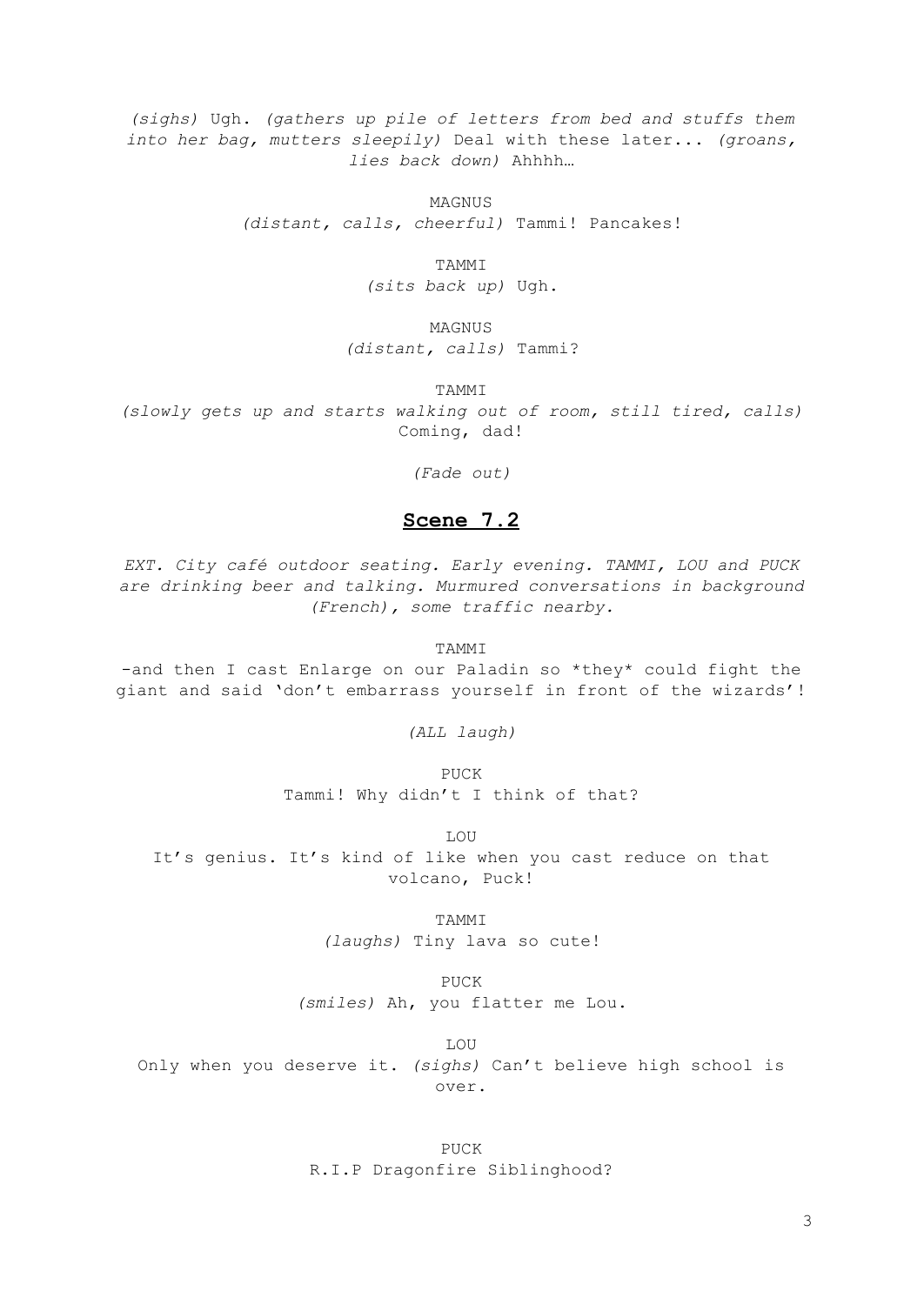TAMMI

No! We'll still play! We've got weeks left this summer, and there'll be holidays when we'll all be back here, and... Discord! People play on Discord!

LOU

That is actually a brilliant idea. *(gets out their phone, clicks)* Create new server... OK... 'Dragonfire Siblinghood'... Yes... OK... OK... There we go. Done and dusted.

> PUCK Perfect. The sun will shine on us again!

> > *(LOU and TAMMI laugh)*

TAMMI

Yay!*(sighs)*

PUCK You OK, Tammi?

TAMMI My mom 's on my case again.

LOU

University?

TAMMI

Oh yeah. *(sighs)* Apparently I cannot spend the rest of my life sleeping. *(sips)*

LOU

*(small smile)* Well that is just unreasonable.

TAMMI That's what \*I\* said.

PUCK

Same for me. Part of my morning routine. Get yelled at about the future at 7 am, check. Go back to sleep at 7.15. Check.

> TAMMI *(at the same time as last word)* Check!

> > *(ALL laugh a little)*

TAMMI

Ugh. Wish they would stop obsessing so much about our futures.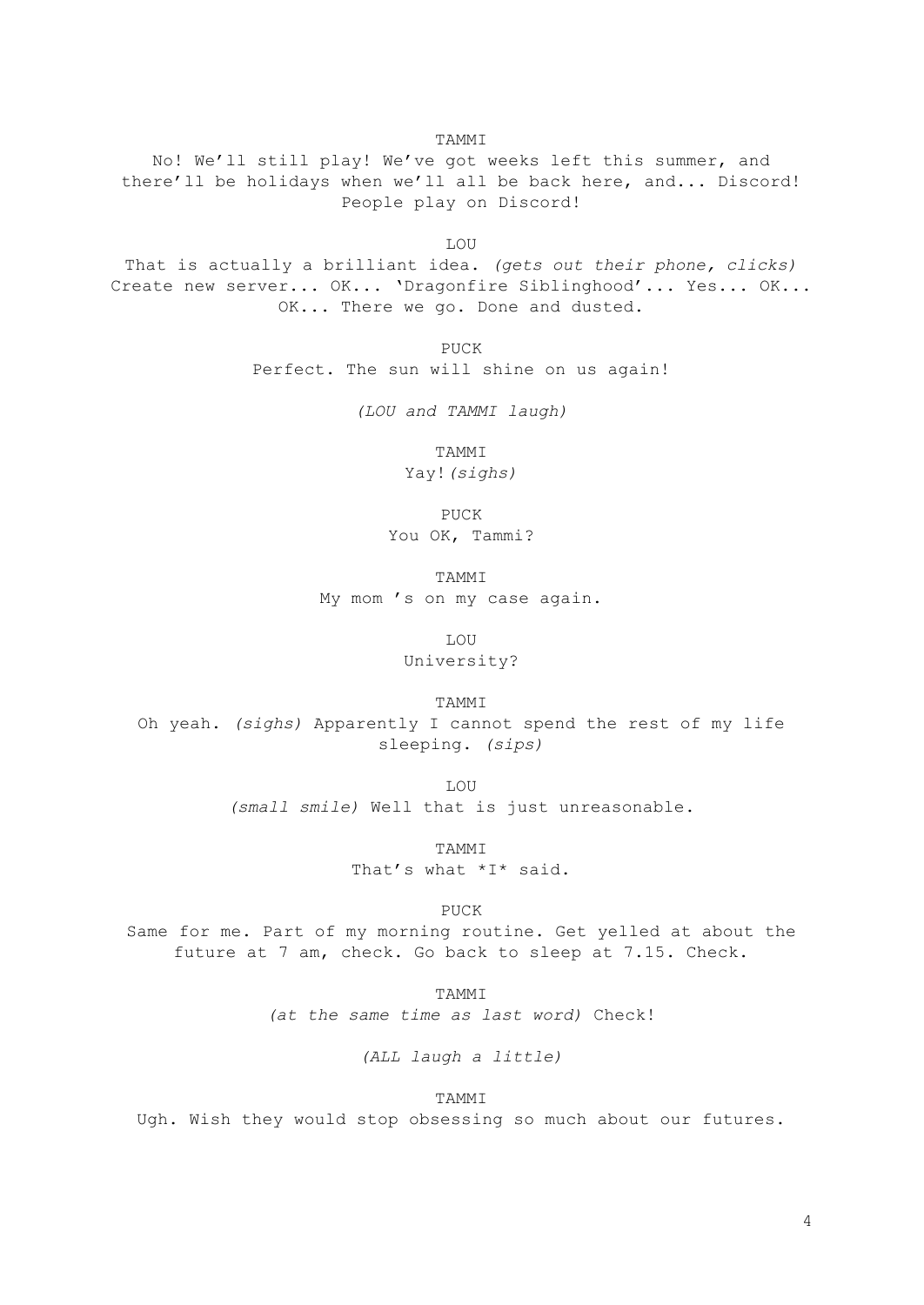PUCK Yeah. Don't they get that after – what is it? – twelve years of school we are TIRED?

> **LOU** Longer - I started when I was five!

TAMMI Oh, yeah, you start early in Canada. I was six, I think. So thirteen years – fourteen for you!

PUCK *(dramatically)* I can't even \*remember\* how many years I've spent in school.

*(TAMMI and LOU laugh)*

PUCK *(continues, smiles)* Well. No wonder we're exhausted.

LOU Well. *(sheepishly)* I know where I'm going now.

> **TAMMT** *(same time as PUCK)* What?

PUCK *(same time as TAMMI)* Where?

LOU *(sighs)* My dads made me decide yesterday. I'm staying right here. *(sips)*

> TAMMI *(in French)* Sciences Po?

> > LOU Yup.

PUCK *(whistles)* You really are faking this whole slacker thing you know, Lou!

> T.OU *(smiles)* I can be multi-faceted.

> > PUCK

*(smiles)* Fair enough. *(beat)* You feel OK about it?

LOU

I suppose. *(sighs)* Oh, it'll be fascinating, and I'll learn a lot, and get a great job once I'm done et cetera, but... So much \*work\*.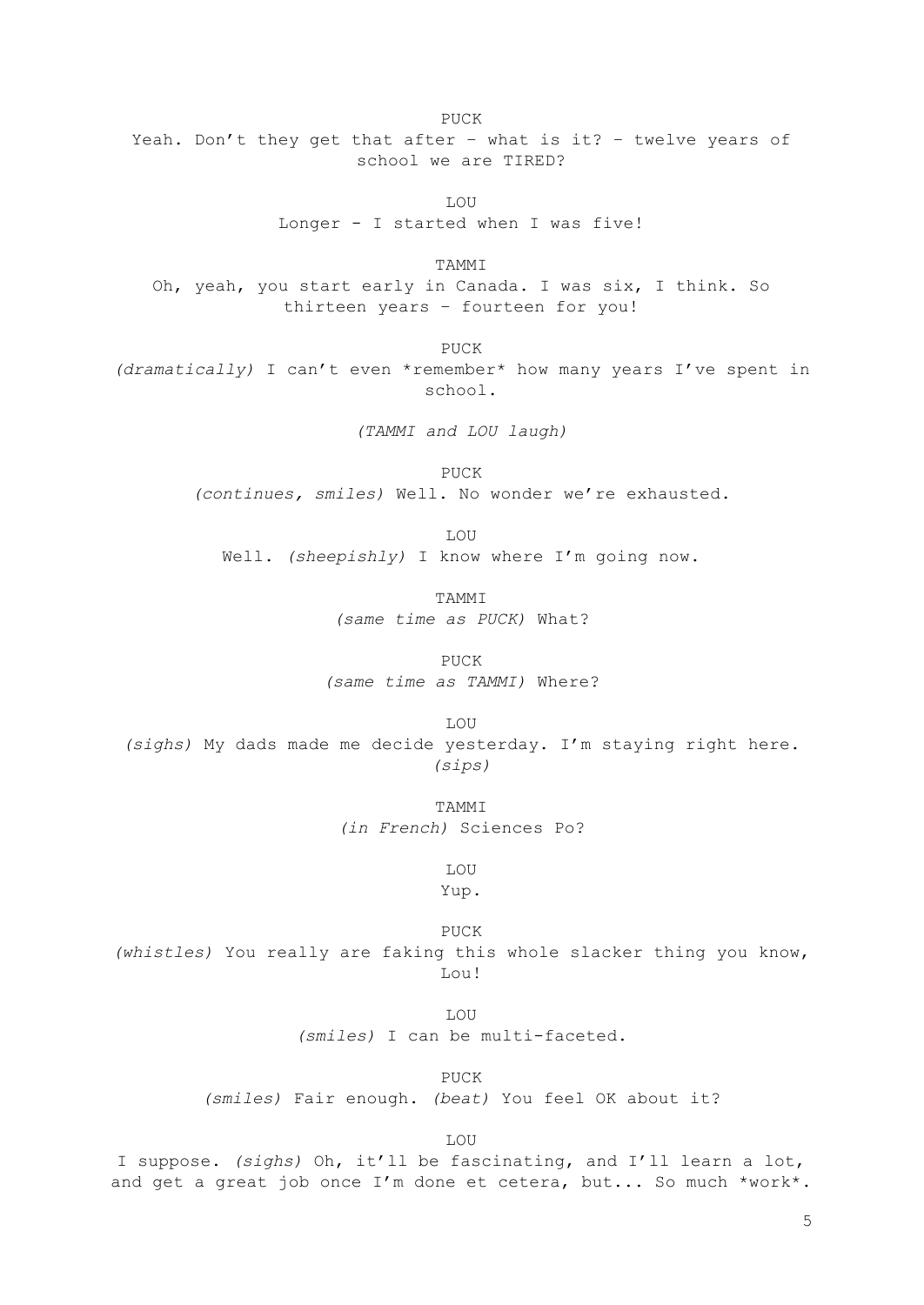PUCK From that place - you could be president of France one day. You want that?

LOU *(doubtful)* Maybe? Or just a diplomat in a quiet corner somewhere. Like your mom, Tammi.

TAMMI

Yeah. Not sure I'd describe Paris as a quiet corner, though! *(sips)*

LOU

That's true. *(thinks)* Ugh. We should have organized a gap year or something.

TAMMI Yes – a gap year of DnD, drinking beer and sleeping late – you think there's a program for that?

PUCK

*(laughs)* There should be! That would be the best gap year ever!

LOU *(laughs)* It would!

TAMMI And the only task would be to write and run a year-long campaign.

PUCK

Yes!

LOU

And no dusty lecture halls - \*this\* would be our  $HQ!$ 

TAMMI

Perfect! *(laughs a little, then sighs)* Instead I have to decide which of these dull universities to attend...

PUCK It might have helped if we'd been more serious when we applied.

> LOU It all felt so distant, then. Like a hazy dream.

> > TAMMI Yeah.

PUCK And now we're here... Ugh. *(sips)*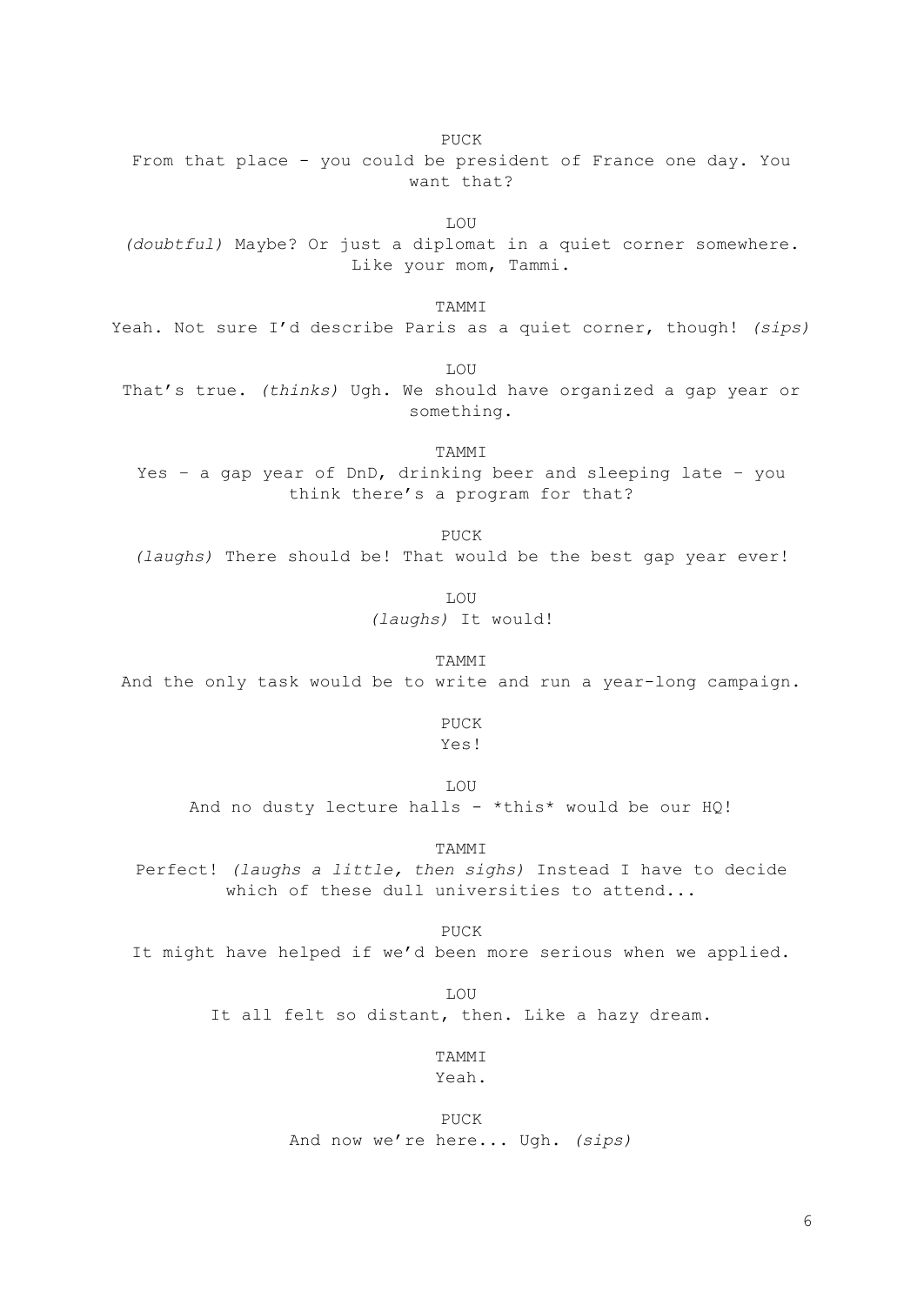LOU

Unfortunately. *(beat)* All right. I am going to help you two. *(takes out their phone)* Let's make a list.

TAMMI

*(doubtful)* A list of what?

LOU Let's start with you, Tammi. What choices do you have left?

*(TAMMI sighs)*

PUCK

*(sips)* You said your mother threw a bunch of letters at you this morning.

TAMMI

Yeah. *(sighs, digs in her bag, brings out a stack of envelopes)* Now what?

LOU

Open them.

**TAMMT** Do I have to?

LOU How else will you find out what's in them?

> PUCK Mind meld?

TAMMI *(laughs a little)* I wish...

LOU

Tammi.

## TAMMI

*(sighs)* Very well. *(opens one, mutters)* "Reply online by June 30 th to secure your place..." *(tosses aside)* Too late for that one. *(opens new letter)* "We look forward to your acknowledgement by July 5th", too late for that, too... *(tosses aside, opens another)* July 23 rd, that could work... *(puts on table, opens another)* June 15 th – ha! *(tosses aside, opens another)*... August – eons of time *(puts on table, opens another)* August again... *(puts on table, opens another)* June – nope *(tosses aside, opens another)* July 25 th – OK *(puts on table, opens another)* and this one seems I responded to already... *(puts on table)*

PUCK

*(wry smile)* See? You did do \*something\*.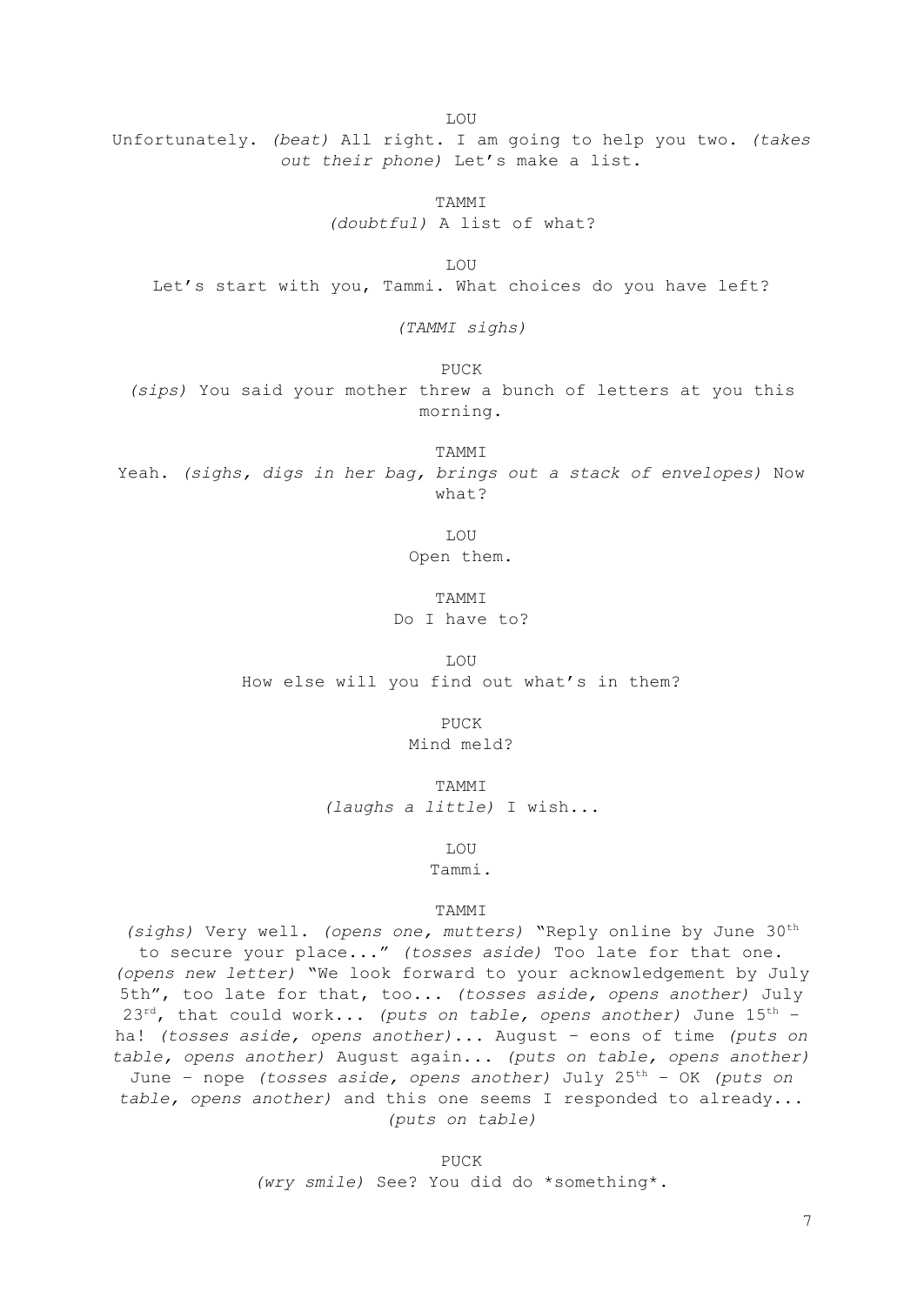*(slightly sarcastic)* Yay me! *(sips)*

LOU

*(grabs pile from table)* Let's see what we have here... *(shuffles papers) D'accord*... Flinders University... in... Adelaide... Australia, that's cool.

## TAMMI

# I guess.

PUCK Oh! *(grabs paper from LOU)* Canada! I've always wanted to go to Canada!

LOU *(smiles)* You can come along when I visit my grandparents sometime.

> PUCK Yes please!

LOU Deal. Where in Canada?

PUCK

*(reads)* University of *(slight stumble)* Saskatchewan. Mm*.*

LOU

Never been. Heard good things, though.

TAMMI

That's good I guess. *(sips)*

PUCK *(keeps reading, a little surprised)* Archeology?

TAMMI

(sheepishly) Yeah, so... I'd been watching a lot of Discovery Channel...

LOU Oh... *(surprised)* And the Australian one is for *(beat)* Palaeontology? *(shuffles papers again)*

> PUCK What even is that?

> > LOU Dinosaurs?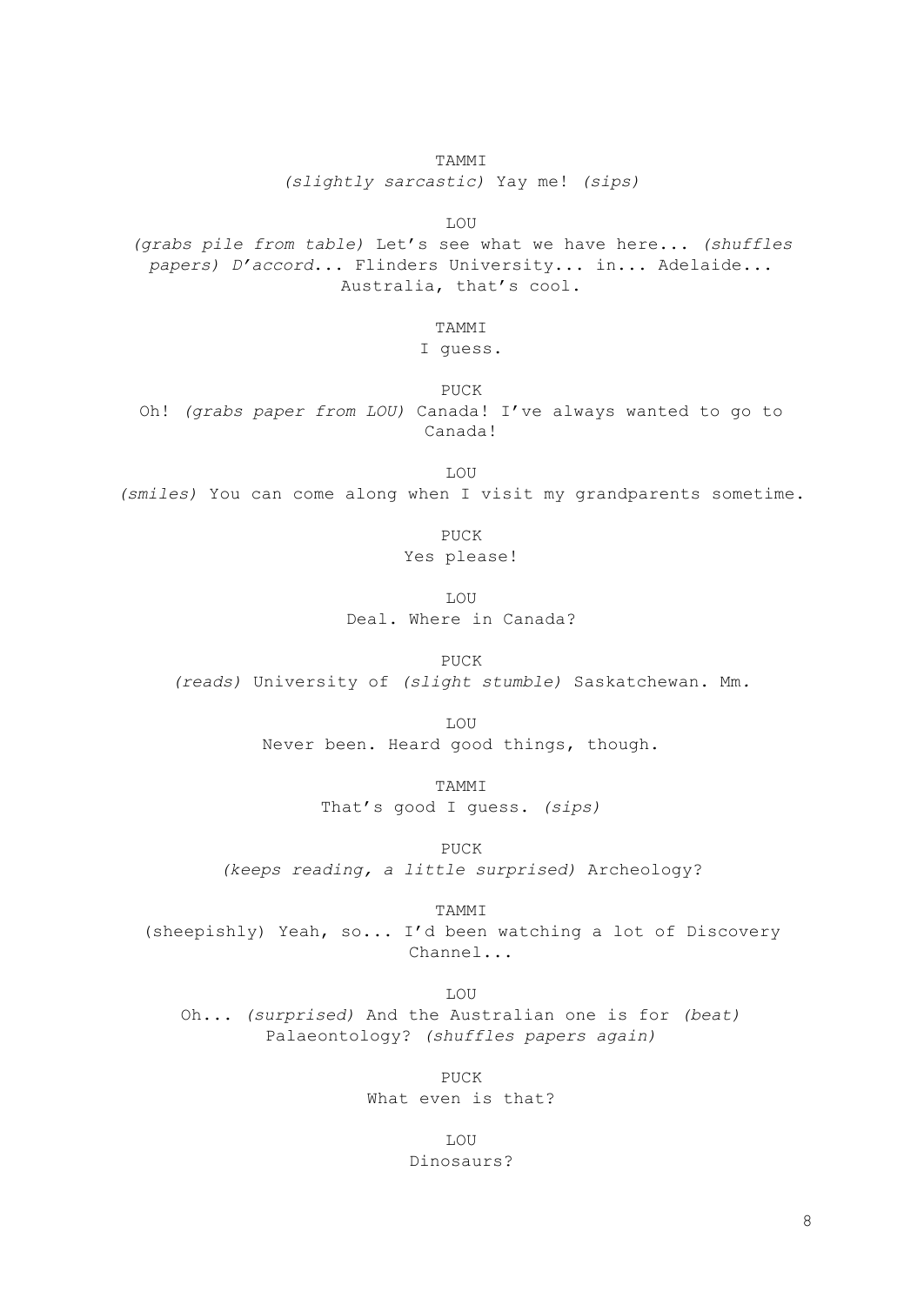TAMMI

*(more sheepishly)* More or less. Again. Discovery Channel. Besides. I mean… Dinosaurs are basically dragons without wings, right? Dragons are cool.

PHCK

They sure are. As are bowties.

*(TAMMI laughs, PUCK and TAMMI clink glasses and sip)*

LOU

*(goes through papers, slightly distracted)* Oh, absolutely. Here's one in the UK... Birmingham... *(paper rustles)* Palaeontology and Geology...

> PUCK Where is Birmingham, exactly?

> > **TAMMT**

England somewhere.

PUCK Hm. That could be good.

TAMMI

I guess.

LOU

*(reading, papers rustling slightly)* This one has an 'International year', whatever that means.

**TAMMT** 

Year abroad somewhere I think. That could be fun?

PUCK

Yeah. *(shuffles papers they're holding)* I've got another one *(questioningly)* University of (beat) Lund? Where's that?

TAMMI

Sweden. *(sighs)*

LOU

Back to the father tongue? *(doubtful)* Is your Swedish good enough for that?

**TAMMT** 

*(small snort)* Not sure. My dad wanted me to apply.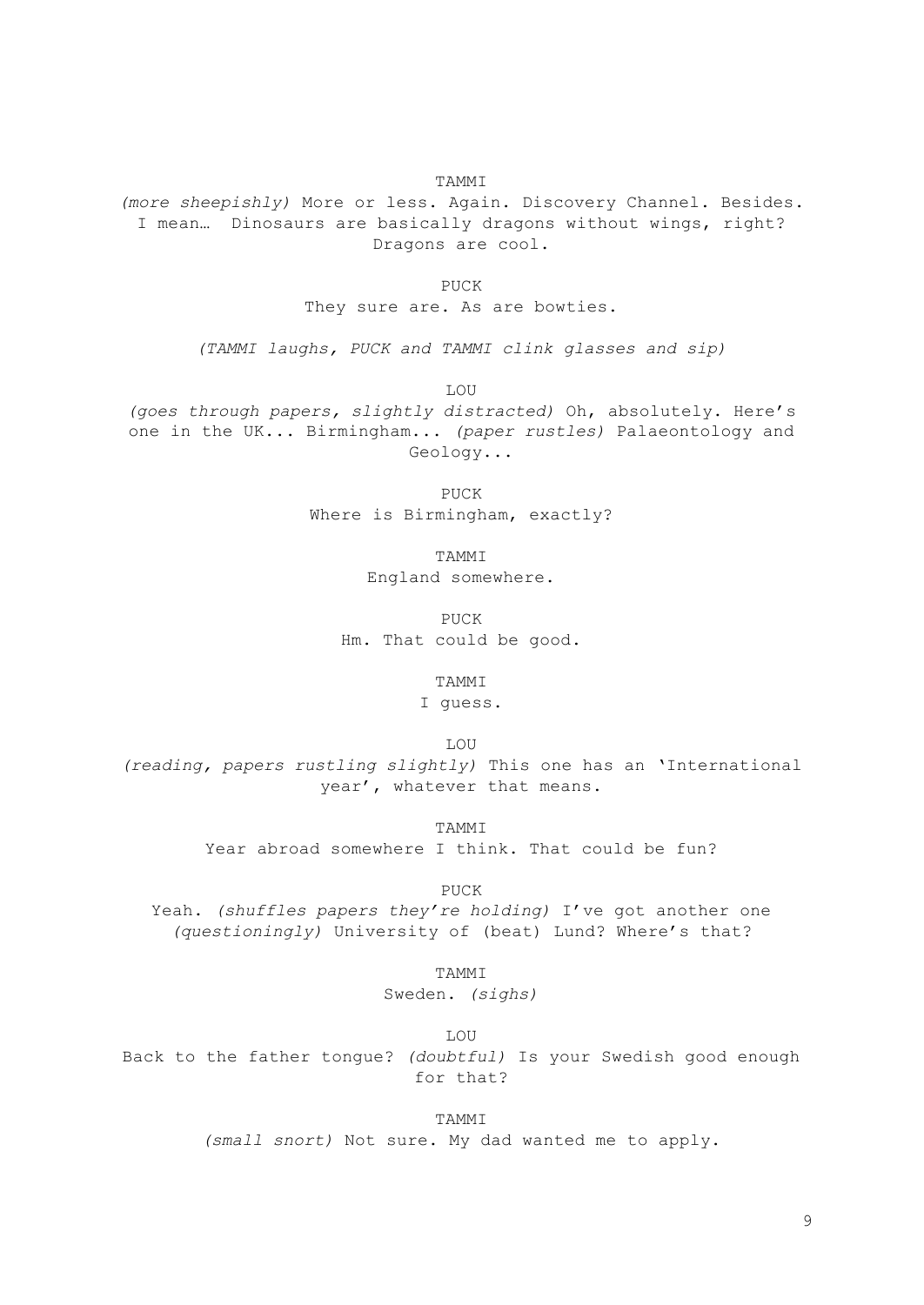PUCK

Right. This one's 'Technical Geology'. Starting to see a pattern here.

TAMMI

*(smiles)* Yeah.

PUCK

*(recites song lyric)* 'let's do it like they do on the Discovery Channel'?

**TAMMT** 

*(laughs)* Exactly!

LOU

*(small laugh)* And the final one iiiiiiiiiis *(draws out word as they shuffle papers)* right \*here\*. American University Paris. Hm. 'Environmental Studies'. That's a bit of an outlier.

TAMMI

My mom wanted me to have the choice of staying here. They didn't have that many programs to choose from.

LOU Unless you studied in French. You'd have a ton of options.

TAMMI I know. My French is OK, but... Seems like even more work.

> LOU *(admiringly)* Queen of avoiding work, you are.

> > TAMMI Hey! King, if I may.

**LOU** Of course. *Votre majesté*.

*(ALL laugh, they clink glasses)*

TAMMI

Cheers. *(sips)*

PUCK

*(sips, beat)* OK. So to summarize: we've got rocks, ruins and dinosaurs, some of them in a combo. Any we can eliminate right away?

> TAMMI Sweden.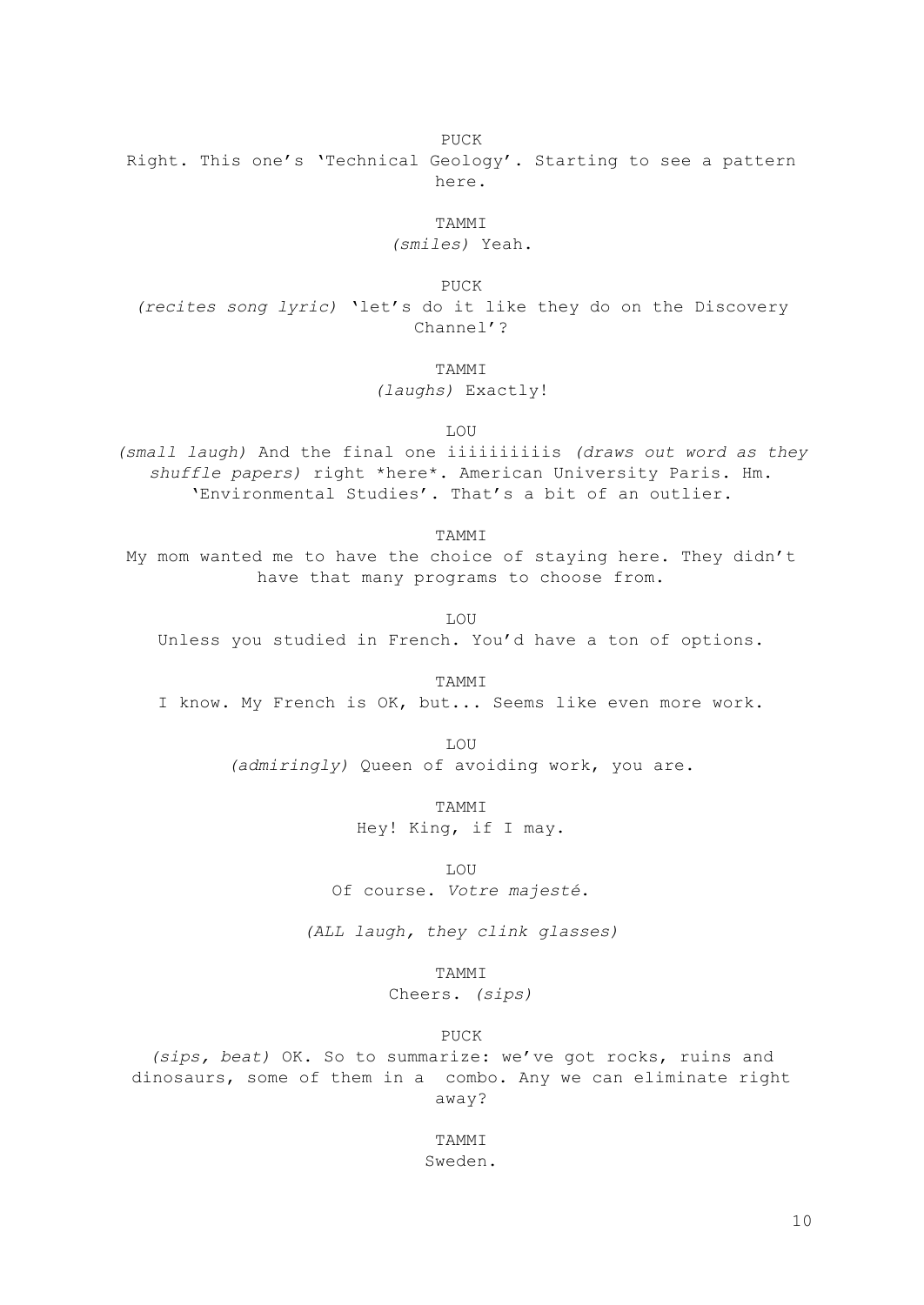LOU

All right. *(puts one paper aside)*

TAMMI

And... here, I think.

*(disappointed reaction from LOU)*

#### **TAMMT**

*(continues)* Much as I'd love to stay in the same city as you, Lou, I just don't think I'd have fun at that school. Since I \*have\* to do this university thing I'd like to go somewhere new.

LOU

*(pretend-sob, puts one paper aside, then smile)* I get it. You're leaving me here *(jokingly dramatic)* all alone....

TAMMI We haven't tackled Puck's list yet, maybe they're staying here?

PUCK

Nope. Nothing on my \*huge\* long list of - *(pretend-cough)* two – options are in Paris.

LOU *(sighs)* So I really will be all alone. I will miss you both so much.

**TAMMT** 

*(sighs)* I will miss you too. But we'll still hang out on Discord.

PUCK We will. But... Aah. I don't even want to think about it.

LOU *(new breath)* So let's not. Right. Canada, Australia or England. Pros and cons, go!

**TAMMT** Um. Australia has the best weather of the three I think.

> PUCK Yeah, but also huge-ass spiders.

LOU Ew. *(beat)* England's nearby.

TAMMI

That a pro or a con?

LOU *(small laugh)* Depends I suppose.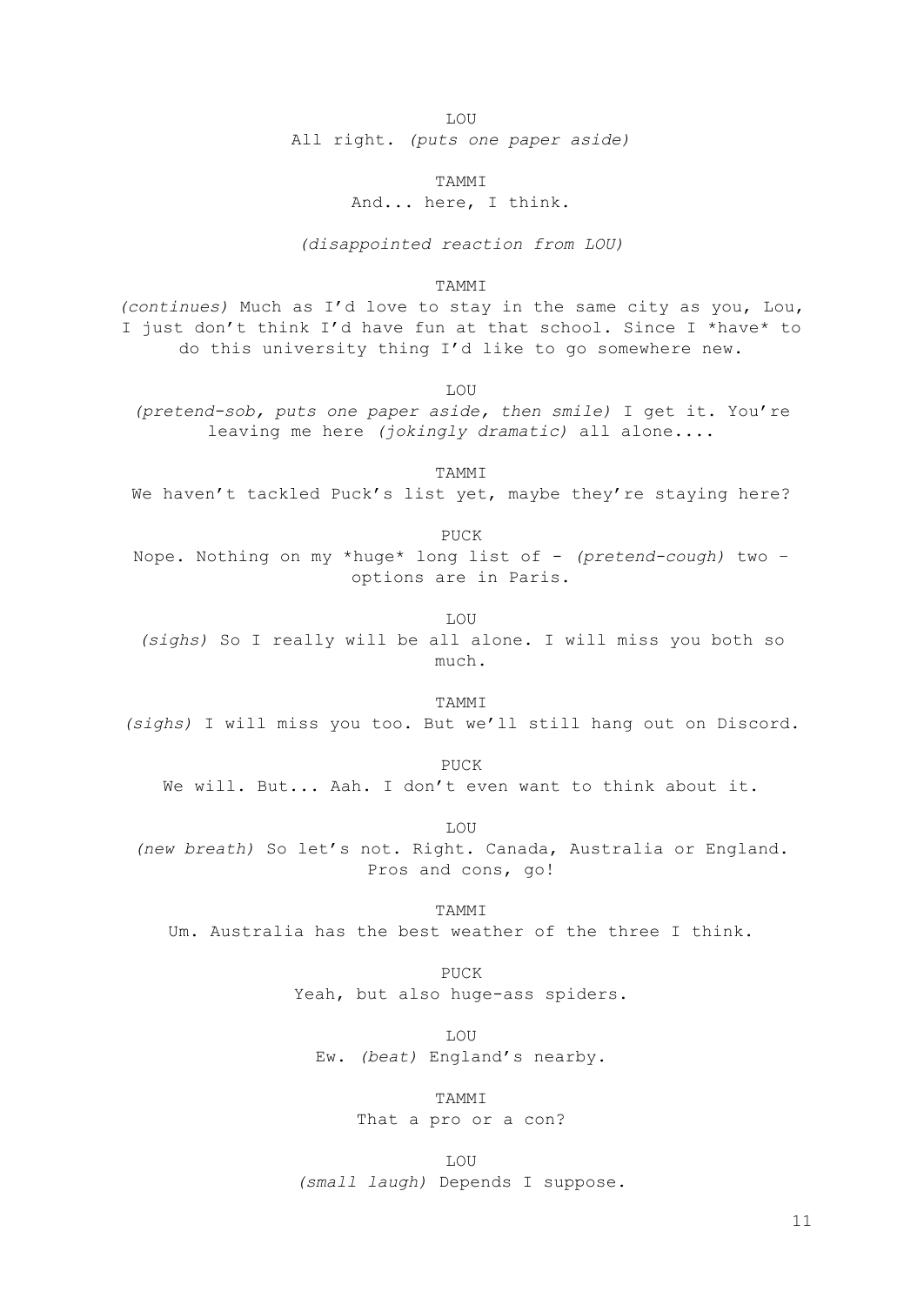## PUCK

Canada just seems so... interesting.

LOU

# Thank you?

TAMMI

Agreed! Though pretty much everything I know is from you Lou, or watching 'Frontier', and that's not exactly comprehensive.

LOU

*(smiles)* Also Frontier is fiction. Right. This isn't getting us anywhere. Time for some Google Fu. Puck, you do Canada-

PUCK

*(enthusiastic)* Yes!

LOU

-Tammi, Australia, and I'll take England.

*(EVERYONE gets out their phones, and in the exchange below vary between mumbling almost to themselves as they read, and speaking louder to the others)*

#### TAMMI

Um...

PUCK

All right... *(silently types on phone, mumbles in Dutch) Even kijken wat moest ik hebben...* University of Sas- Sas- *(in Dutch) Hoe spel je dat?*

LOU

Okidoki…

PUCK *(paper rustle as they check spelling)* How do you spell that?

LOU

*(types on phone)* University of Birmingham...

PUCK

Ah yeah, Saskatchewan... Um-hm... Yeah... *(in Dutch) Dit kan ik overslaan… Dat is oke...*

TAMMI

Adelaide... 22 000 students…

LOU *(in French) 28 000 etudiants*...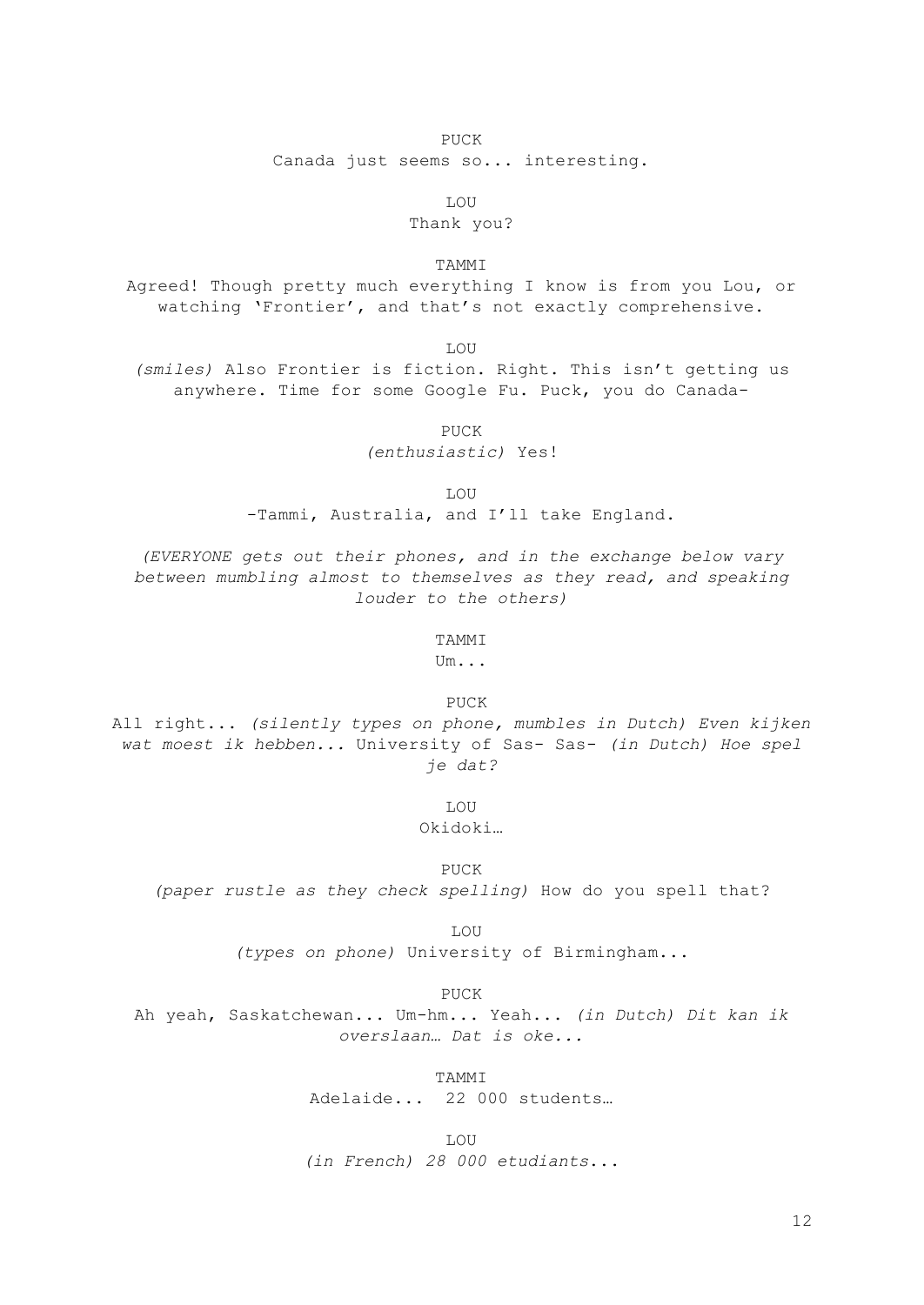PUCK *(reads)* "Join 25,700 students from 130 countries around the world." That's nice.

**LOU** 

Study... "challenging enquiring minds" yeah all right...

PUCK Right. *(mutters, in Dutch) Waar moet ik zien? Zijn naam kan geen schone zijn... Wat is de lay-out...*

LOU Undergraduate study... *(mutters, in French) Où est-ce que c'est ca...*

> PUCK *(mutters)* Undergraduate programs... Environment and Health Sciences... Archaeology…

#### TAMMI

Um…

PUCK

*(to TAMMI)* Hm, they have Palaeobiology too – is that different from Palaeontology?

TAMMI *(distracted)* Guess I didn't see that. And, I don't know.

PUCK

There's a picture of a dinosaur skeleton here, so at a guess not too different. Um. But that's not what I need....

LOU *Cherchez...* OOOOO-kay *(types)* 'Geology' – can't spell the other one...

TAMMI ...Study at Adelaide... Undergraduate... Find... *(types)* Palaeondamn, I can't spell it either! *(paper rustles as she checks)*

> LOU Here we go, Palaeontology and Geology...

> > TAMMI

-tology…

PUCK Here... Archeology.

TAMMI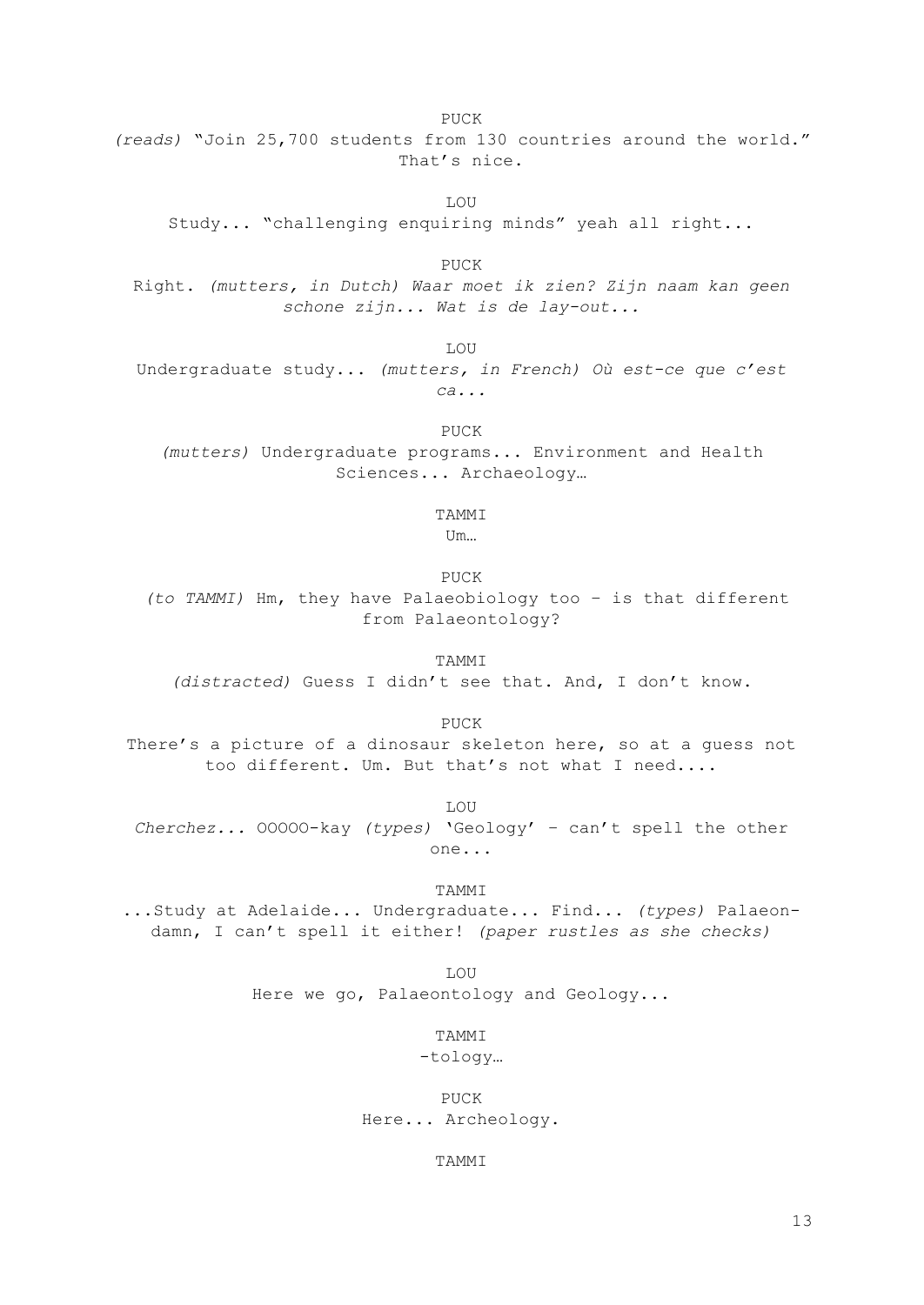"one of the most comprehensive palaeontology curricula in the world" PUCK *(reads)* "focuses on the past peoples of western Canada and the broader Circumpolar North"... TAMMI Hm. Sounds like work. LOU *(reads)* "rigorous training in palaeontology"... PUCK "excavation of archaeological sites" Hey, this sounds pretty interesting! LOU Oh! "rich fossil collections" – you interested in fossils, Tammi? TAMMI Sure.... Oh! I remember this - very cool field trips! Kangaroo Island... PUCK It's in Saskatoon, which is *(clicks)* right in the middle of Canada, sort of. LOU *(laughs)* That's funny, 'cause Birmingham is pretty much in the middle of England. TAMMI Well, Adelaide is vaguely in the middle of Australia in terms of east to west - though more east - but very much on the southern coast. PUCK That means it's not so hot, right, more temperate? TAMMI I guess. PUCK Saskatoon is pretty small, population about 250 000. TAMMI Adelaide is big – population's way over a million, 1.2. LOU Yeah, Birmingham is around there, too. 1.1. *(beat)* So. Tammi. Any of this helpful?

14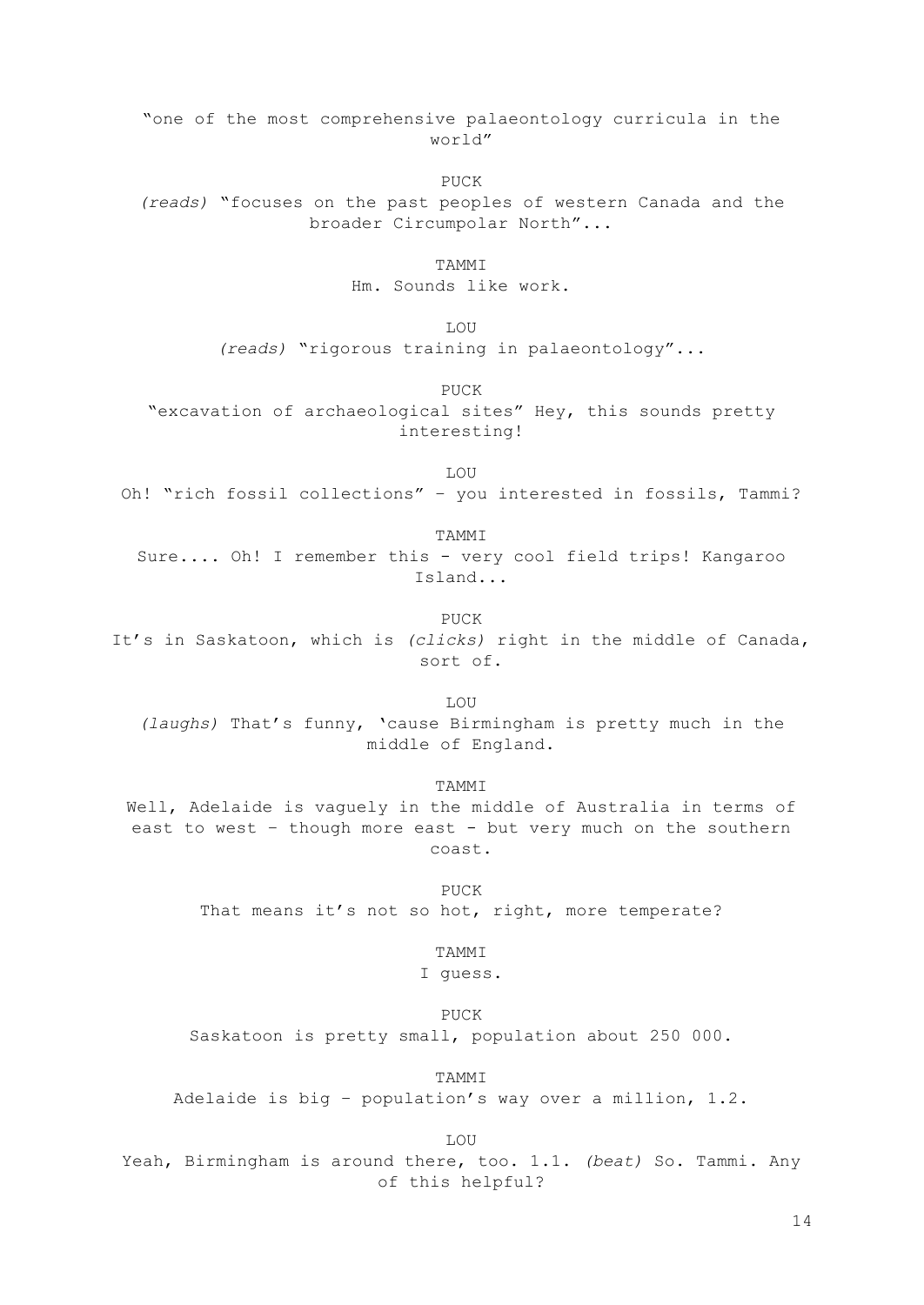TAMMI

Gah. Hearing all this they all seem like so much... work.

PUCK Should have applied for something easier.

TAMMI Like what? University seems like a depressing amount of work no matter what you study.

LOU

You have a point. And at least you are interested in these subjects.

TAMMI *(smiles)* Or I was when I applied. But am sure I could be again.

PUCK

So \*now\* let's look up the important facts – do they have active RPG groups or clubs? What forums are there for players to find groups?

> **TAMMT** Ooooh, yes! Now we're talking!

> > LOU

OK, let's check that out too!

*(Everyone is back on their phones, some phone handling, mumbling)*

TAMMI *(reads)* Adelaide Uni RPG Club...

PUCK

*(reads)* Saskatoon Game Store... Looking for RPG groups...

LOU

*(reads)* Role Players Guild Birmingham...

TAMMI

*(reads)* Adelaide Roleplaying Community...

LOU

*(reads)* RPG groups in Birmingham…

TAMMI *(reads)* Games World South Australia...

PUCK *(reads)* Saskatoon RPG Discord...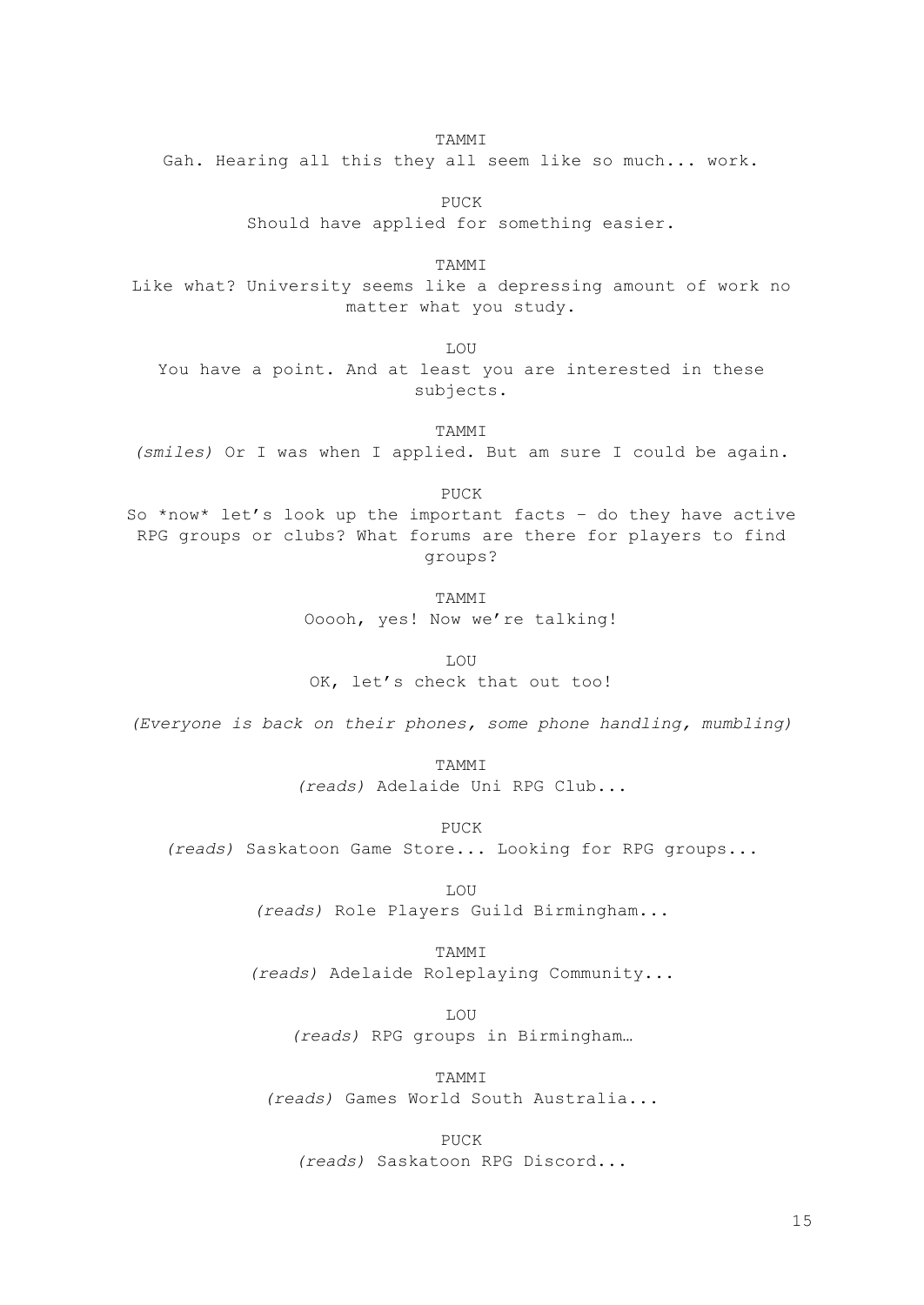LOU *(reads)* UK Games Expo Birmingham...

PUCK *(reads)* Saskatoon International RPG Day...

PUCK *(same time as TAMMI and LOU)* There's a lot!

LOU *(same time as TAMMI and PUCK)* Very cool!

TAMMI *(same time as PUCK and LOU)* This is great!

*(ALL laugh)*

LOU Seems they're all pretty good.

> TAMMI Yeah.

PUCK Hey. We are doing this all wrong. We're role players, yes?

> LOU Your point being?

> > PUCK Dice!

> > TAMMI

Dice? *(realizes)* Diiiice. Right. *(laughs)*

LOU *(laughs)* Of course. Ready to roll, Tammi?

TAMMI

Um... Oh why not. But you cannot tell anyone. Deal?

PUCK and LOU Deal!

TAMMI *(gets out her dice bag)* What do you think? D6?

PUCK

D20. Classic. Wait, no, needs to be divisible with 3 - D12?

TAMMI Yeah that works. *(gets out die)*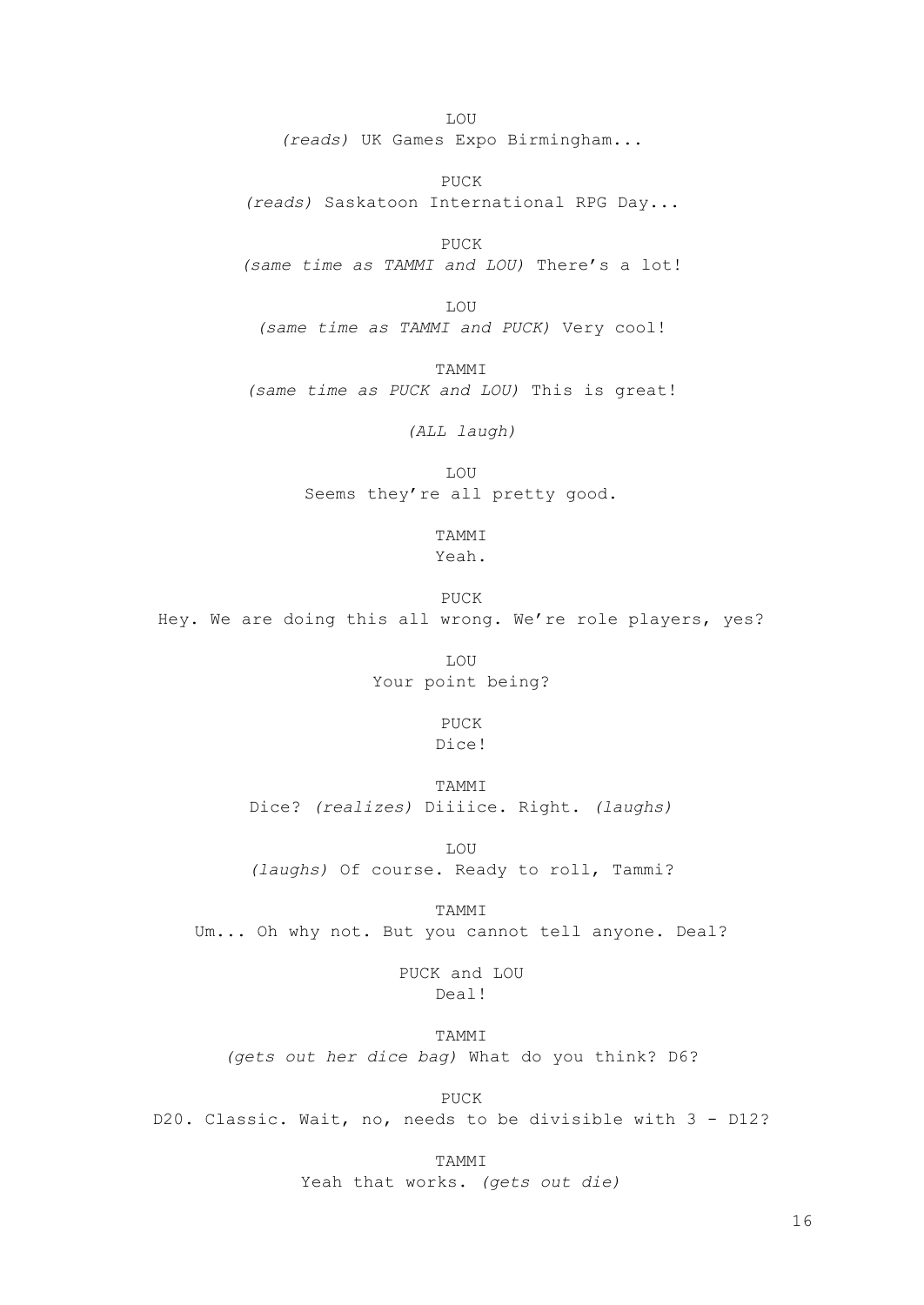OK. Give me that napkin. *(TAMMI hands over napkin, LOU grabs pen, clicks it, and writes)* So, 1-4 - Adelaide, 5-8 – Birmingham and 9-12 – Saskatoon.

LOU

PUCK May the odds be ever in your favor.

TAMMI *(laughs)* Thank you. *(deep breath, rolls die on table)* Seven. What was-

> LOU Birmingham!

TAMMI Birmingham. *(beat)* Yeah. OK. *(grabs die and slowly puts it back in dice bag)*

LOU

Congratulations?

TAMMI

*(slight laugh)* Thank you. *(beat, a little surprised)* Feels really good.

> LOU We can visit you and go to the UK Games Expo!

> > TAMMI *(smiles)* Brilliant.

> > > PUCK

OK, my turn.

LOU So what \*are\* your choices, Puck?

PUCK Just the two. Architecture in Amsterdam or Architecture in the US. Cornell.

> TAMMI *(surprised)* Architecture?

> > PUCK

Yeah. Think so. I like floorplans.

LOU

I'm more surprised about Cornell – that's a big deal, right?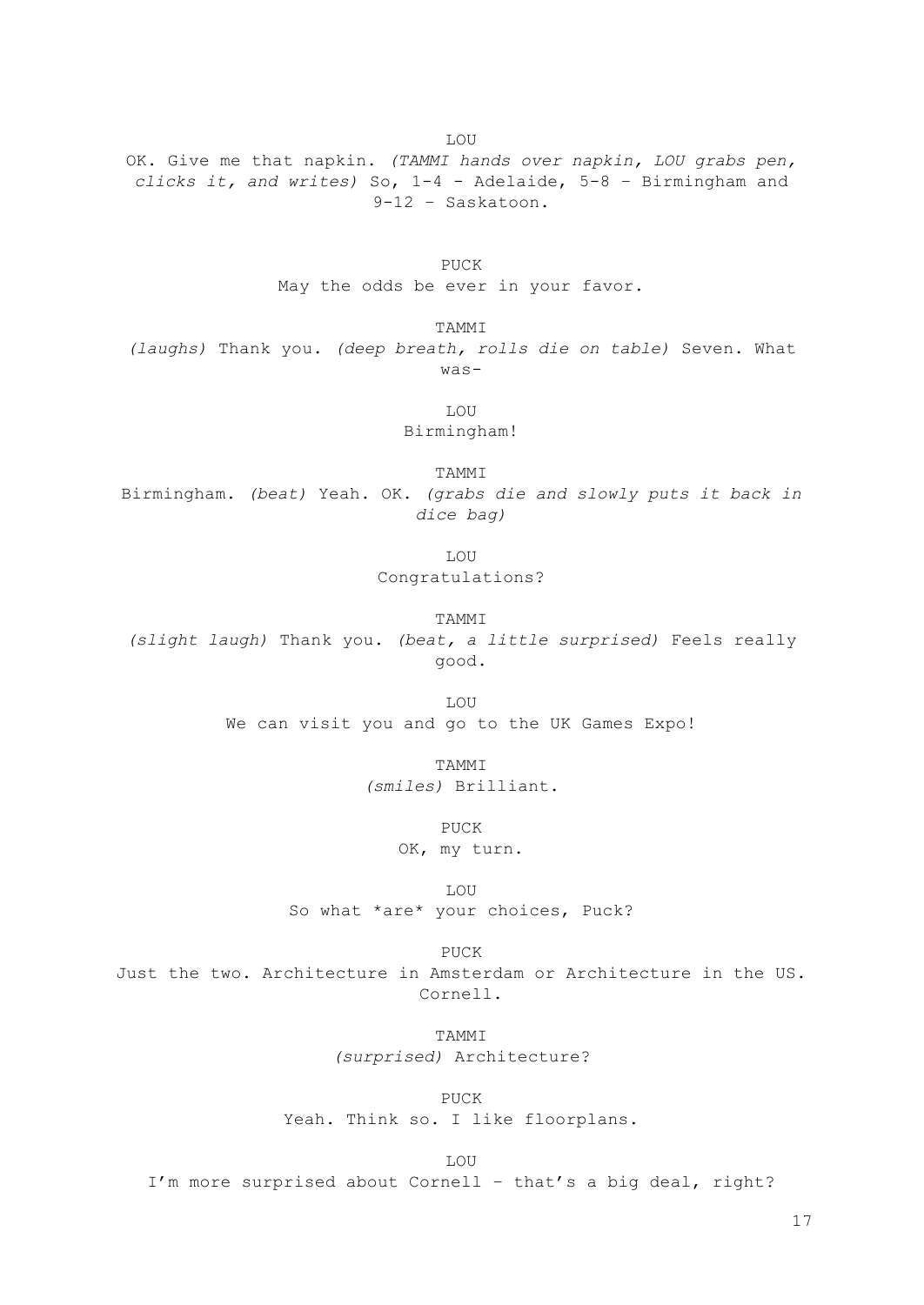PUCK

It kind of is. My parents practically threw a party when they found out. But Amsterdam's really good too.

TAMMI

Right. So either in Dutch or in English then?

PUCK Yes.

LOU

Shall we google?

PUCK

*(takes out dice bag, picks out die)* Nope. I'm ready to roll.

LOU

All right. Go for it.

PUCK

D20. My lucky die. *(deep breath)* Even is Ithaca, odd is Amsterdam.

**TAMMT** 

*(grabs napkin, writes as PUCK talks)* Yep. Written down.

PUCK

All right. *(rolls on table, astonished laugh)* Seven for me too.

LOU

*(smiles)* Lucky number seven maybe? So, Amsterdam.

PUCK Yeah.

TAMMI You happy with that?

PHCK

*(thinks)* I think so... Yes. Huh. Back to the Netherlands. Cool.

TAMMI

Good. Can we now \*please\* get back to planning the new campaign?

LOU

Of course.

PUCK Cheers. To Birmingham and Amsterdam! Hey that kind of rhymes!

TAMMI and LOU

*(laugh)* Birmingham and Amsterdam! *(glasses clink)*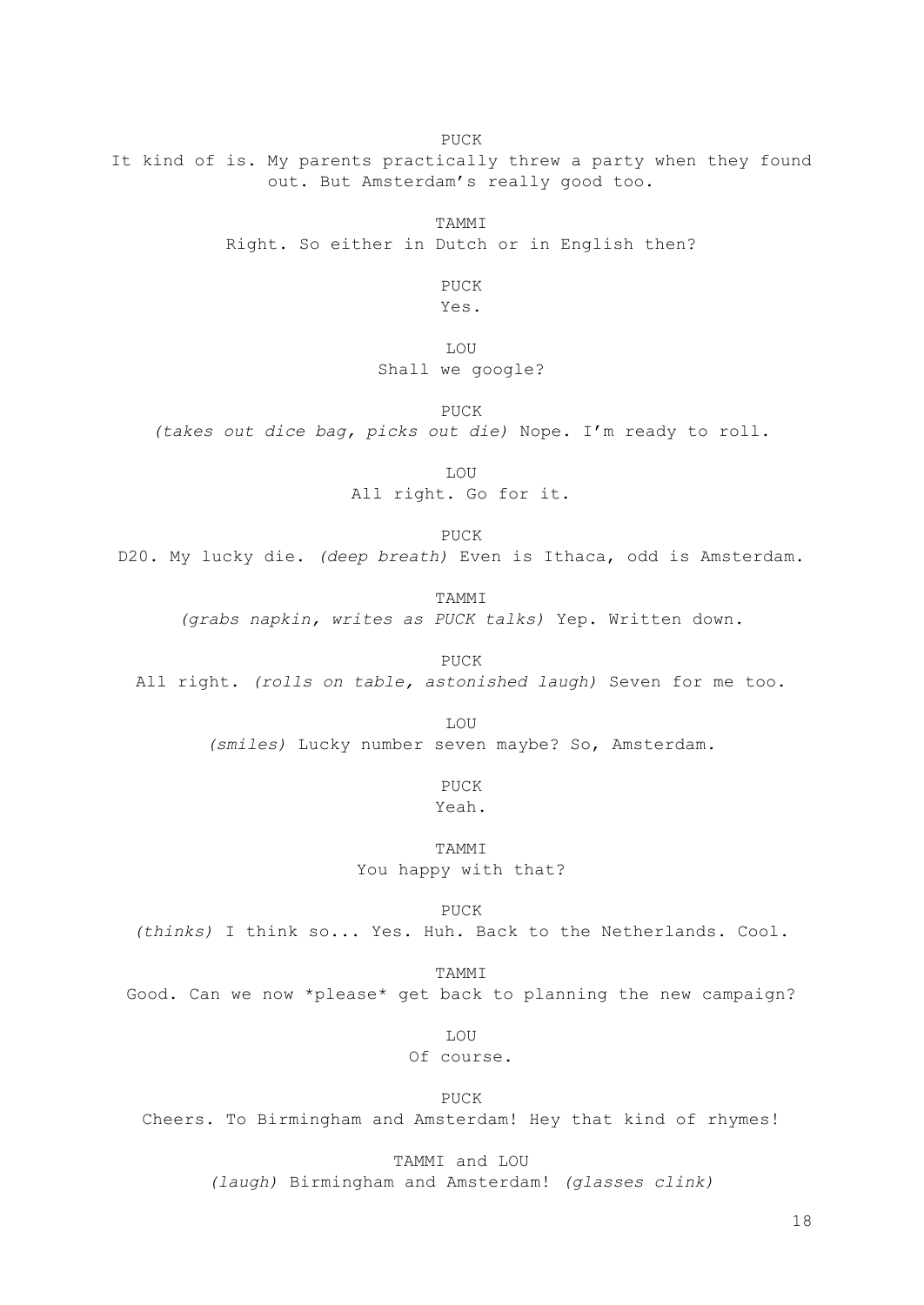LOU And Paris. *(jokingly dramatic)* We'll always have *Paris*.

*(TAMMI and PUCK groan)*

LOU Well \*someone\* had to say it!

*(ALL laugh)*

*(Fade out)*

# **Scene 7.3**

*(INT. Tammi's bedroom, she is asleep. Quick footsteps outside room, door opens, HEATHER enters)*

> HEATHER *(cheerful)* Rise and shine, Tammi! *(opens blind)*

> > TAMMI *(sleepy and angry)* What?

> > > HEATHER Today's the day!

TAMMI *(sleepy and confused)* What day?

HEATHER

*(sits down on the side of TAMMI's bed)* The day \*you\* send in your acceptance to university. What did you end up deciding yesterday?

TAMMI

*(very sleepy)* Um... eh... Birmingham, I think?

HEATHER

Great! *(a little stern)* Get that in today, all right?

TAMMI

*(very sleepy)* All right. *(beat)* Does this mean I can sleep in tomorrow?

HEATHER

*(smiles)* Talk to your dad – I'm flying to Tokyo in two hours. Back Thursday.

TAMMI

OK. *(beat)* Mmmm. That means he'll be stress-baking for days.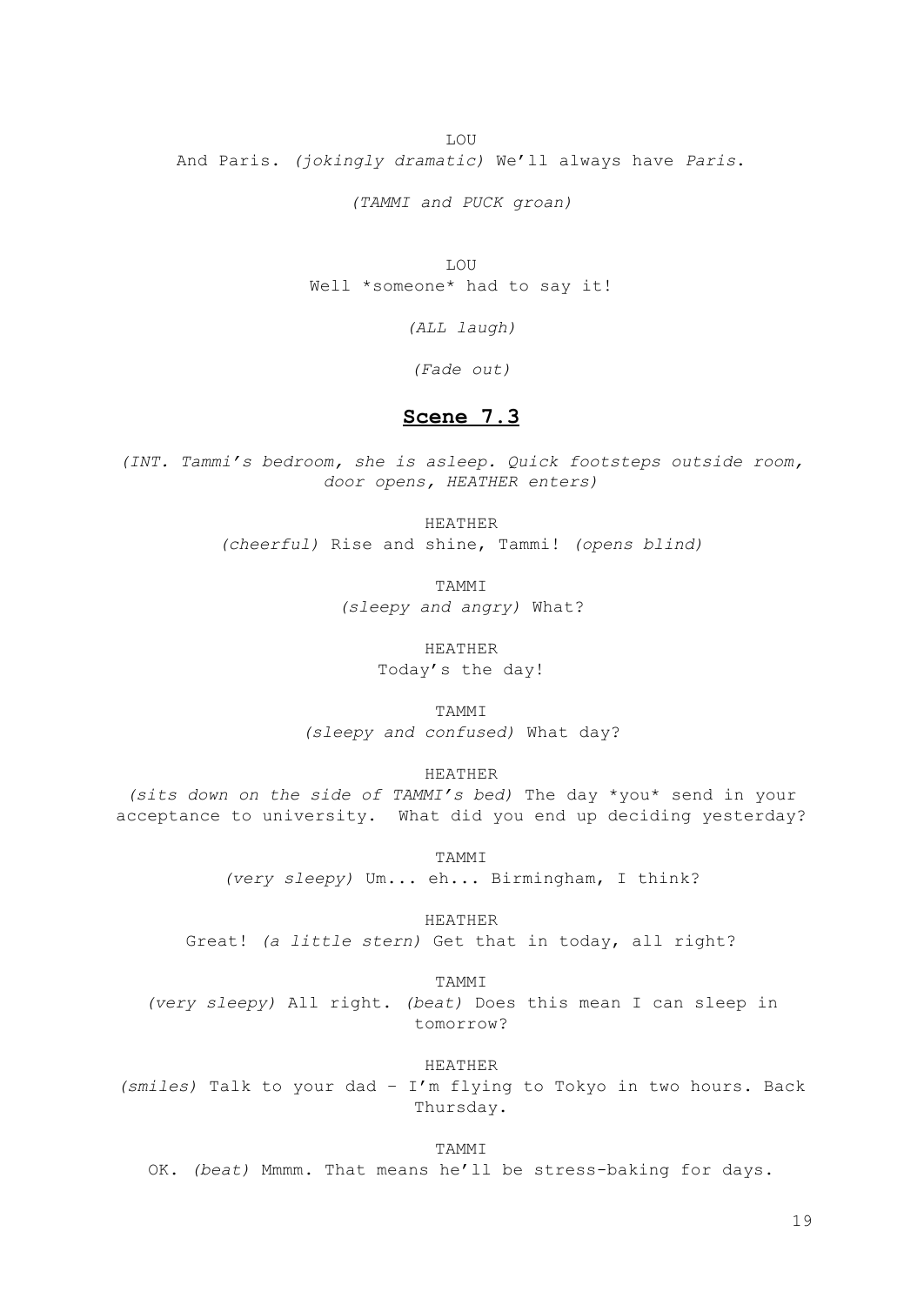#### HEATHER

Yep. Make sure to hide away some cinnamon buns for me, all right?

TAMMI Will do.

## HEATHER

Thanks. Maybe invite Puck and Lou over for *(in Swedish) fika*?

## TAMMI

# Absolutely.

## HEATHER

*(quick forehead kiss)* Take care, sweetheart, time for me to go. *(gets up)* See you Thursday. *(calls on her way out)* Love you! *(grabs wheeled suitcase, apartment front door opens and closes, distant footsteps fading out)*

## TAMMI

*(calls)* Love you Mom! *(yawns, sits up, pulls on sweatpants, few steps over to desk, sits down, opens laptop)* OK... Better get this over with. *(clicks, typing, mutters)* Sign in... *(click)* Your choice... Reply to your offers... Firm choice... Continue... *(click)* Yes... Send your reply... *(click, reads)* 'You have confirmed your place at the University of Birmingham' *(deep breath)* OK. *(smiles)* Hello, Birmingham, I guess... *(smiles)* Huh. Rocks and dinosaurs. Well, why not.

MAGNUS *(calls, distant)* Tammi? I've made some *brioche*, you want one now or later?

> TAMMI *(laughs, calls)* Now please! I'll be right there!

*(Shuts laptop, gets up, walks out of room)*

*(Fade out)*

# **Scene 7.4**

## NARRATOR

Thank you for listening to Y2K: Take 2. This episode was written, produced and directed by Karin Heimdahl. Our intro and outro music is created and recorded by Jake Haws, listen to his podcast "Making Music with Jake Haws" to hear more. This episode featured Anna Jartin as Tammi, Jackie Hedeman as Heather, Björn Heimdahl as Tammi's dad Magnus, Reguline Pear as Puck and Elissa Park as Lou.